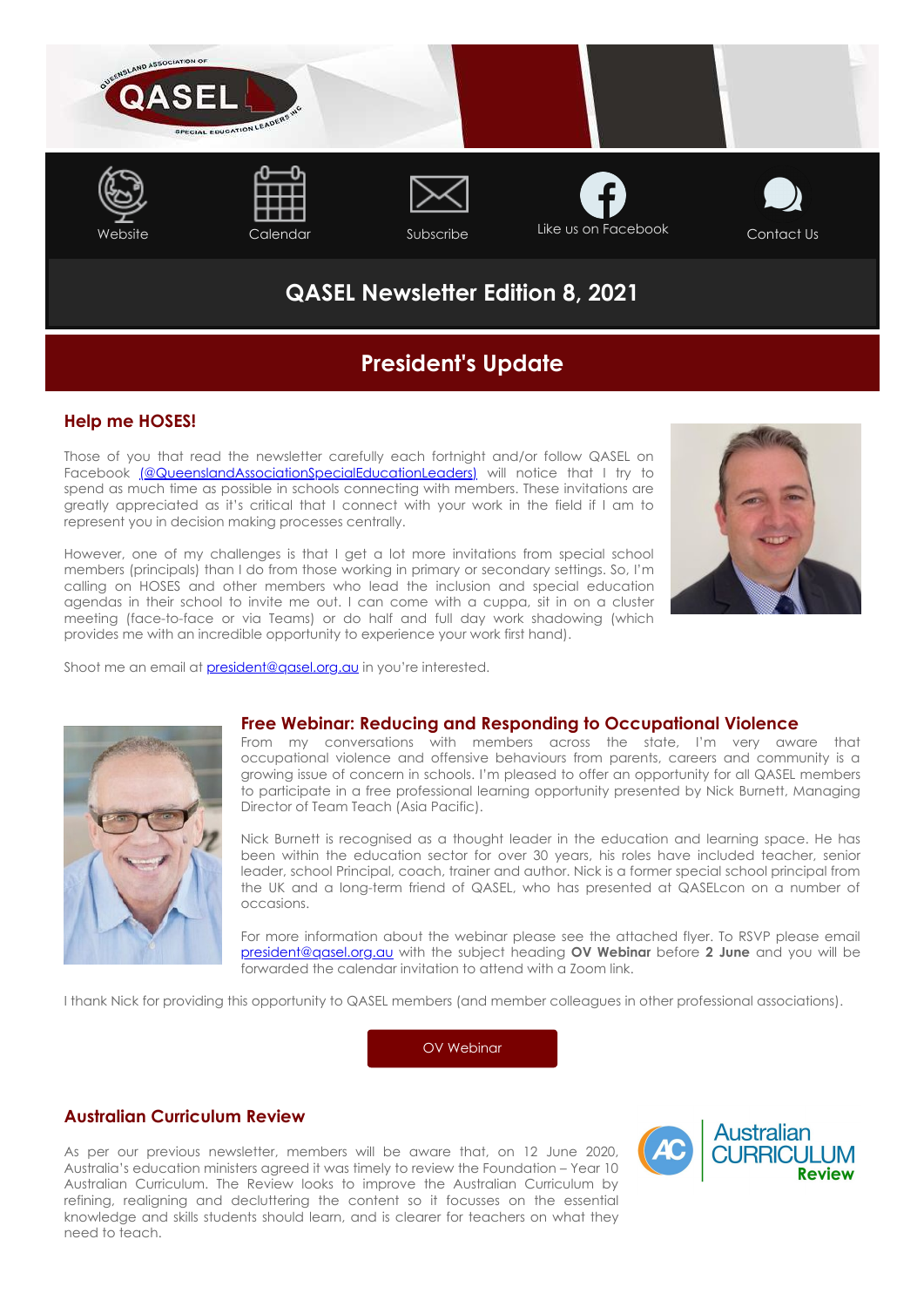QASEL members are strongly encouraged to engage in one or more feedback opportunities to help shape this important work.

#### **1. Individual / group feedback opportunities:**

This is a public consultation – anyone can provide feedback to ACARA. The online survey can be completed by individuals, such as teachers, school leaders and groups, schools, clusters and professional associations. The learning area survey is designed so you can give high-level feedback about the overall proposed revisions or more detailed feedback about specific year levels.

Further information on how to provide individual or group feedback can be found at <https://www.australiancurriculum.edu.au/consultation/>

#### **2. Participation in DoE feedback opportunities:**

Schools also have the opportunity to participate in feedback sessions run by State School Division. In particular, State School Disability and Inclusion in collaboration with Curriculum Teaching and Learning are facilitating a number of sessions with a specific lens on inclusion (2 x P-6 and 2 x 7-12) during the week of May 24.

Registration for these sessions can be made on the ["Reviewing the Australian Curriculum" edStudio.](https://staff.learningplace.eq.edu.au/lp/pages/default.aspx?pid=2512871) There are many other sessions that people can register for in a range of subject areas including the General Capabilities. Find out more about the [review](https://staff.learningplace.eq.edu.au/lp/pages/default.aspx?pid=2512871) and [register](https://staff.learningplace.eq.edu.au/lp/pages/default.aspx?pid=2512873) for a feedback session about the proposed changes.

However, you choose to have your say make sure your voice is heard. The more feedback received the better the final outcome for students. The consultation period is short - Thursday 29 April to Thursday 8 July.



### **ASEPA Board Member Nominations Open**

As members are aware, your membership of QASEL includes automatic membership to the Australian Special Education Principals' Association (ASEPA). QASEL is represented at ASEPA on two levels. We have two members currently on the National Council (Susan Christensen-QASEL Secretary and Andrew Thompson- QASEL Vice-President). We are also represented on the board of directors by Roselynne Anderson, Immediate Past President of QASEL, until 30 June 2021. I thank all these members for their advocacy and work at a national level.

ASEPA is currently calling for nominations to be a Director on the ASEPA Board from affiliated members in Queensland, South Australia, Northern Territory and Australian Capital Territory. Noting the term of a director is two years. If you would like to nominate for this position please email Andrew Thompson, [athom138@eq.edu.au](mailto:athom138@eq.edu.au) and Susan Christensen [secretary@qasel.org.au](mailto:secretary@qasel.org.au) no later than **Friday 28 May.** You may wish to outline your suitability for the position in a statement no longer than one page. If you have further questions please direct them to Andrew or Susan.

Once nominations are received the QASEL executive and management committee will elect one nominee to ASEPA.

# **South East Region State Councillor EOI**

A big thank you to Angela Armstrong (Head of Inclusion, Loganholme State School) who, along with Kate Eldridge (Head of Curriculum, Beenleigh Special School) has answered the call for a South East Regional councillor rep. We look forward to endorsing Angela and Kate as state councillors at our next executive and management meeting and welcoming them at our next state council meeting.

South East is a big region with lots of members, so it is wonderful to have two councillors to represent them.

### **Jigsaw Australia**

Last week, Andrew Thompson (QASEL vice-president) and I had the opportunity to visit *[Jigsaw](https://www.facebook.com/JigsawAus/?__cft__%5b0%5d=AZVQERc2ZmkNR5TPta0XkQdPLmEIXYnu2Gwpqhj1b7wFTEBRFu1qvWdQ0VWjDM9PnVgx050e6WG0MBdhduvHUCEBjGaFMBqaSsuDSJT54U66m1DBI1AFXMxDQTAslRfA6c4pBr6NfBwk2N3WtTIJM9y44CsRXZ1hPaED1_KXGTMpNs5wtIEg4SDRG1-W2vtKEyQ&__tn__=kK-R)* Australia and speak with Tammie Usher -Community Engagement Leader about the terrific work they do.

Jigsaw is a training and transition into work program, which believes people with a disability should be fully included in the Australian workforce. Their program includes a 3-tiered model which consists of training and work experience to develop transferable work skills, to award wage employment experience to transition and to open employment. Jigsaw is shaped by action.



For more information about Jigsaw check out their website: jigsawaustralia.com.au

# **QCT Board Election**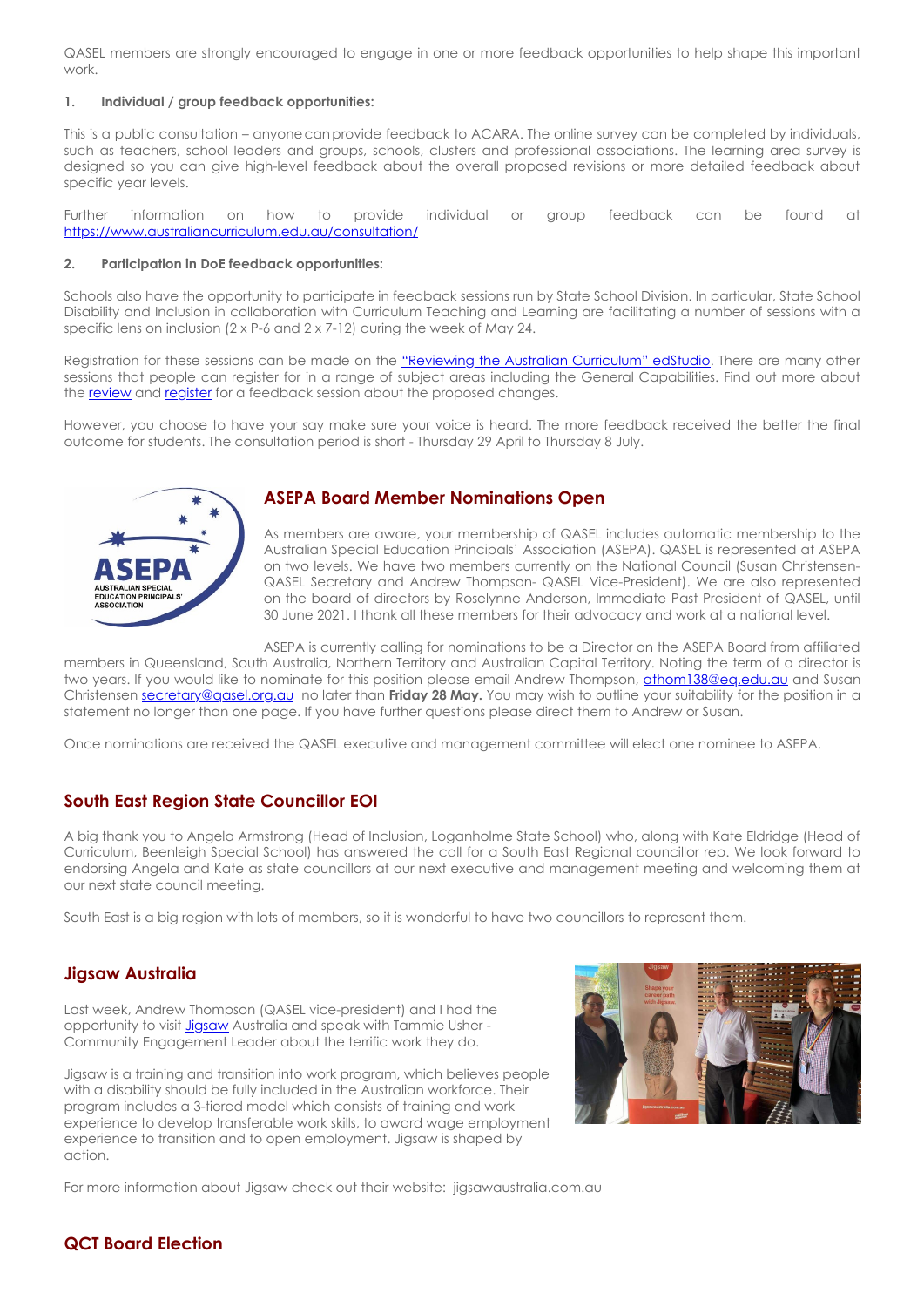As you are aware Queensland College of Teachers (QCT) is currently undertaking its board election. State school teachers and school leaders have an opportunity to elect two practicing teachers to represent them on the board of the QCT. The online ballot opened on Friday 21 May and closes on Friday 11 June.

I'm pleased to inform you the one of our own QASEL members, **Brent Woollett,** has nominated for election. I had the pleasure of speaking with Brent last week and he is highly committed to supporting the special education sector and is particularly interested in teacher training for new special educators entering the field. Brent's bio is below. I'd encourage all members to consider using their vote to support Brent in this election.

The vote will be conducted through the independent voting company GoVote. Eligible members have received emails with voting instructions and login details on Friday 21 May.

#### **Brent Woollett Bio**

Brent Woollett joined QASEL ten years ago as a HOSES. He is a staunch advocate for student first differentiation. From his first year as a teacher in Charters Towers, he has been a proud member of and a strong advocate for the profession. Brent is currently the Deputy Principal of Boronia Heights SS and this year marks 32 years of service with the Department of Education and as a member of the QCT.

Brent has vast experience working across primary, special and secondary schools, in remote, regional and metropolitan settings. If elected, he will bring that depth of knowledge and important perspective, gained from teaching around the state, to the board, enabling him to represent the views of QASEL and its members. Brent believes that it is particularly important to have a school leader and special educator voice on the QCT board, to support the great work that is occurring in state schools. Brent sees his election to the board as a legacy for the children of Queensland and for their teachers, and school leaders.

# **Sponsors and Business Partners**

## **QASEL wishes to thank and acknowledge our Gold Business Partner:**



**QASEL wishes to thank and acknowledge our Silver Business Partner:**



# **QASELcon21**

**Building Collaboration, Confidence and Creativity. Wednesday 16 – Friday 18 June, Hilton Brisbane.**

# **Hurry! Registration Must End Soon!**

**[Register Now!](https://web.cvent.com/event/b7f5295b-b05e-4eef-83a1-d60351b612b4/summary)**

After the disappointment of cancelling our 2020 conference your conference planning committee have worked hard to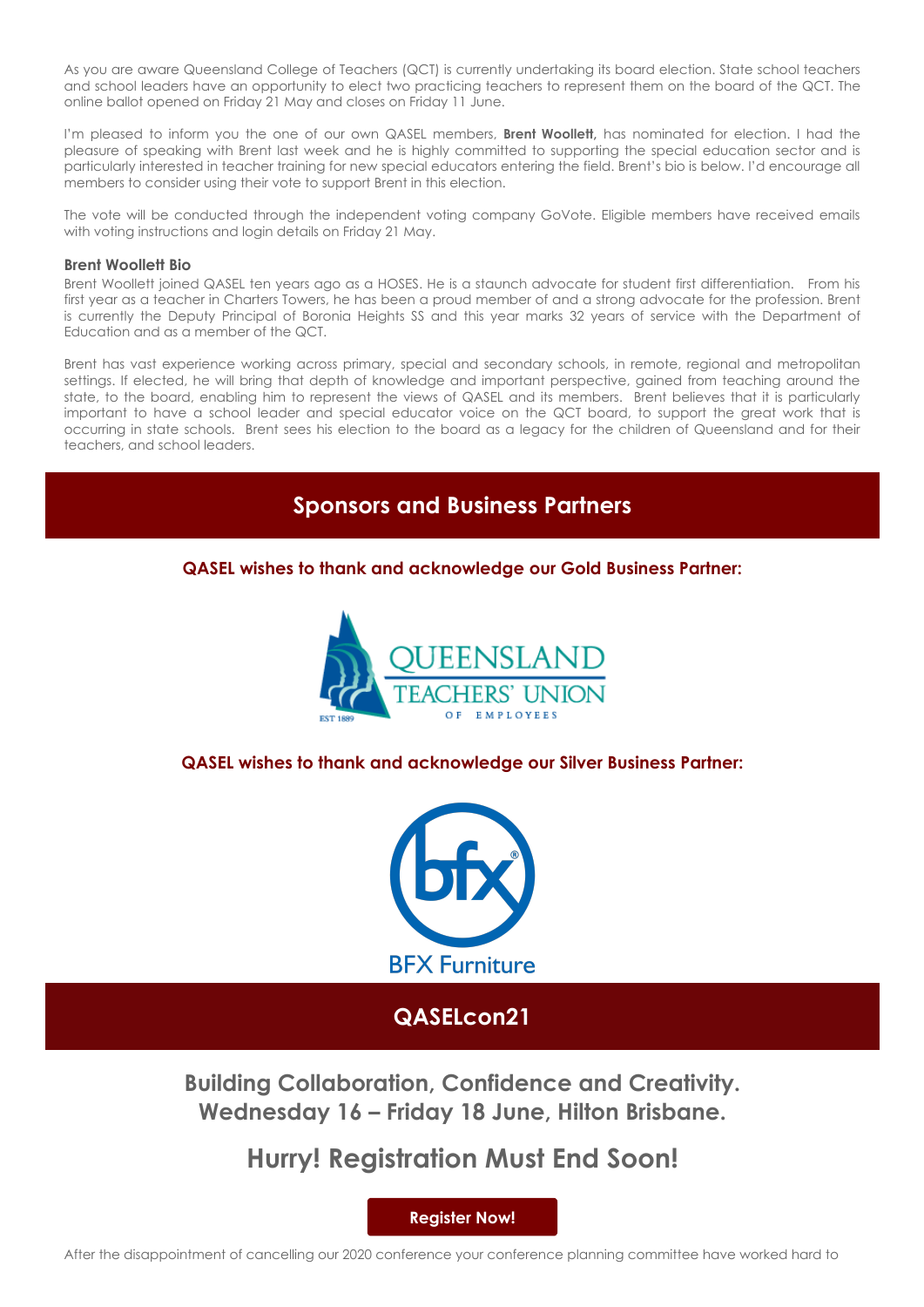pull together the high-quality program for this year. QASELcon21 is your opportunity to access high quality professional learning that supports your leadership development and the education of students with disability across Queensland.

Our theme, Building Collaboration, Confidence and Creativity will be brought to life through the many keynote and concurrent sessions across three days. Your full program is almost finalised, and brings together a blend of expert keynote speakers, senior department officers and support services as well as members and practitioners sharing their great practice and innovations. Below is a link to the conference flyer and draft program (subject to minor changes).



Wednesday 16 - Friday 18 June

Hilton, Brisbane

# **New and Returning Members**

On behalf of QASEL I'd like to welcome the following new and returning members;

- Nicole Gibbs Mundubbera State School- Cluster SEP Program
- Karen Walton Mount Ommaney Special School
- Serena Rider Goondiwindi State High School
- Jasmine Brix Springfield Central State High School
- Rebecca Perkins Dakabin State High School
- Christina Hamilton Mount Ommaney Special School
- Lisa Watkins Rockhampton North Special School
- Fiona Bridges Bundaberg Regional Office

We look forward to linking, leading and learning with you.

# **President's Diary**

If you have any thoughts or feedback on any recent or upcoming events in the president's diary please don't hesitate to send me an email. Your feedback is always welcome.

## **Meetings and events in recent weeks**

- 1-1 meeting Central Queensland, Regional Director
- 1-1 meeting Assistant Director-General, Finance and CFO
- School Transport Special School Principals Q&A
- Stakeholder Advisory Group, Education Improvement Branch
- Quarterly meeting, IT Branch Exec Team and Association Presidents'
- QASELcon Committee meeting
- School Visits to Sunnybank Special School and Aspley Special School.
- Jigsaw Australia site visit
- QCE System Principals' Reference Group (PRG)
- Principal Health & Wellbeing Stakeholder Group meeting
- QTU Meeting
- QCT Principals' Engagement Reference Group
- P&C Day Celebration
- 1-1 meeting with ADG Disability & Inclusion
- Association Presidents' Bi-Monthly Meeting, Assistant Director-General, Infrastructure Services Branch

### **Upcoming meetings and events**

- Australian Curriculum Review online workshops
- QSPA conference
- Road Trip Townsville to Mackay
- Principal Association Presidents, Meeting with DDG People and Executive Services.
- QASEL EMC Meeting
- Respectful Relationship Education Advisor Group Meeting
- QASSP conference